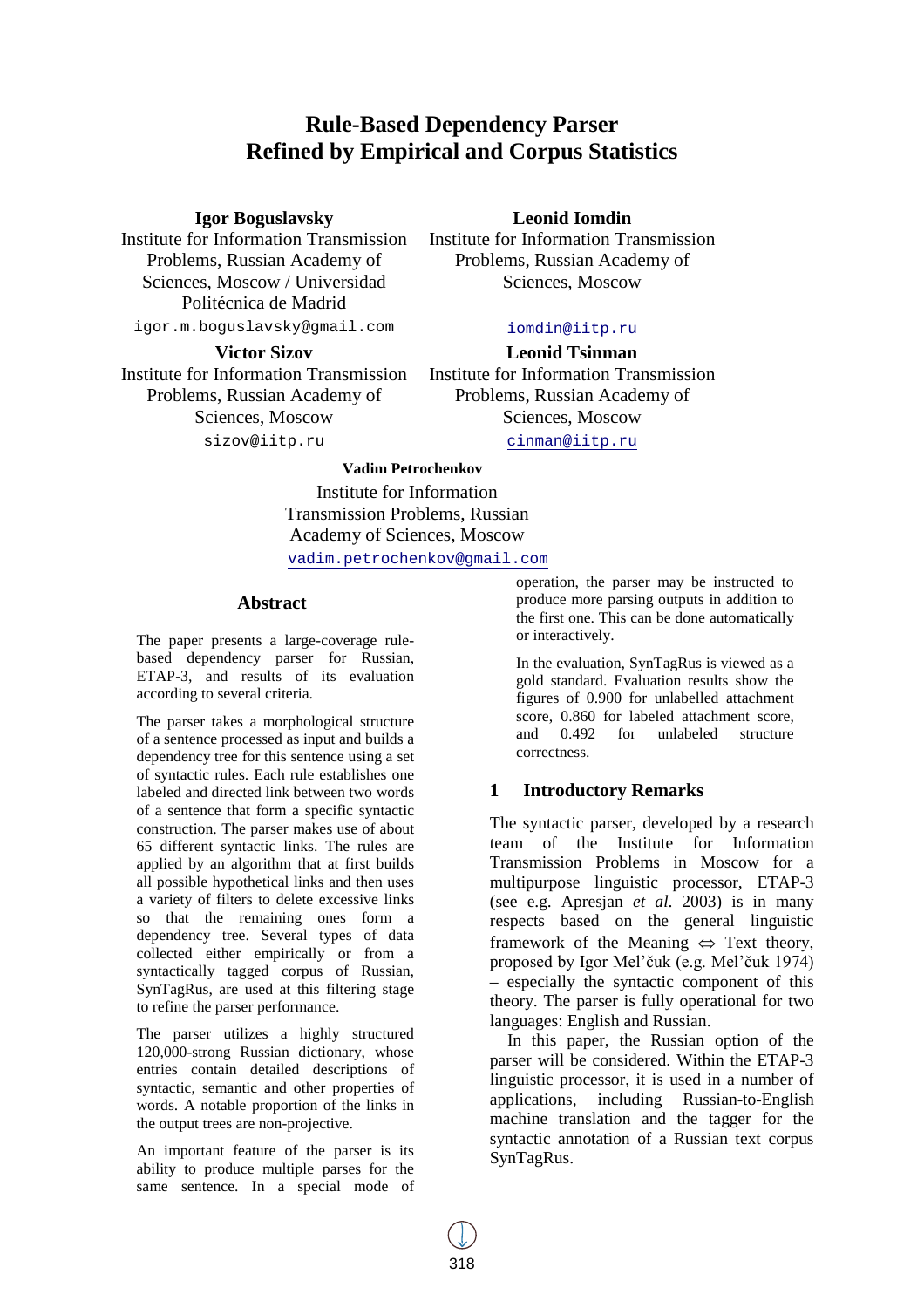## **2 Morphological Analyzer**

During text analysis, the parser proper operates after the **morphological analyzer** has processed the text sentence by sentence and produced a **morphological structure** (MorphS) for each sentence. MorphS is the ordered sequence of all words of a sentence, each one represented by a lemma name, a POS attribute and a set of morphological features. The morphological analyzer works, essentially, with individual words, with a relatively few number of cases where a collocation (like *vse ravno* 'all the same') or a compound preposition (like *so storony '*on the part of') are viewed as indivisible words. If a word form is lexically and/or morphologically ambiguous, it appears in the MorphS as a set of objects, somewhat loosely called **homonyms**, each consisting again of a lemma name, a POS attribute and a set of morphological features.

To give an example, the sentence

(1) *Inostrannye rabočie často ploxo znajut russkij jazyk* (lit. *foreign workers often badly know Russian language*) 'Foreign workers often have a poor knowledge of Russian'

will yield the following MorphS:

| <b>1.1 INOSTRANNYJ</b> | A, NOM, PL                  |
|------------------------|-----------------------------|
| 1.2 INOSTRANNYJ        | A, ACC, INANIM, PL          |
| 2.1 RABOČIJ1           | A, NOM, PL                  |
| 2.2 RABOČIJ1           | A, ACC, INANIM, PL          |
| 2.3 RABOČIJ2           | N, NOM, PL, MASC, ANIM      |
| 3.1 ČASTYJ             | A,SG,SHORT,NEUT             |
| 3.2 ČASTO              | <b>ADV</b>                  |
| 4.1 PLOXOJ             | A,SG,SHORT,NEUT             |
| <b>4.2 PLOXO</b>       | <b>ADV</b>                  |
| 5.1 ZNAT'              | V, NONPAST, NONPERF, PL, 3P |
| 6.1 RUSSKIJ1           | A, NOM, SG, MASC            |
| 6.2 RUSSKIJ1           | A, ACC, INANIM, SG, MASC    |
| 6.3 RUSSKIJ2           | N,NOM,SG,MASC,INANIM        |
| 7.1 JAZYK1             | N,NOM,SG,MASC,INANIM        |
| 7.2 JAZYK1             | N, ACC, SG, MASC, INANIM    |
| 7.3 JAZYK2             | N, NOM, SG, MASC, INANIM    |
| 7.4 JAZYK2             | N, ACC, SG, MASC, INANIM    |
| 7.5 JAZYK3             | N, NOM, SG, MASC, ANIM      |

Here, A, ADV, N, and V denote, respectively, the adjective, adverb, noun and verb; NOM and ACC stand for the nominative and the accusative cases; SG and PL mark the singular and plural numbers. MASC and NEUT denote the masculine and the neutral gender. SHORT represents the short form of the adjective. ANIM and INANIM represent the animateness/inanimateness of adjectives and nouns. NONPAST, NONPERF and 3P show the present tense, the imperfective aspect and the third person of the verb.

As it happens, all words of (1) except word 5 (the verb 'know') are ambiguous. In particular, word 6 is lexically ambiguous between adjective 'Russian' and noun 'the Russian', both varying in case marking; words 3 and 4 may both be interpreted as adverbs ('often', 'badly') or adjectives ('frequent', 'bad'), whilst word 7 has three lexical readings corresponding to 'language', 'tongue', and 'prisoner', of which the former two, being inanimate, have the same forms for the nominative and the accusative case.

Accordingly, (1) consisting of 7 words has a MorphS that has as many as 18 homonyms.

The morphological analyzer is based on a comprehensive morphological dictionary of Russian that counts about 130,000 entries (over 4 million word forms).

ETAP-3 parser does not have a separate POS tagger; however, there is a small postmorphological module that partially resolves lexical and morphological ambiguity taking account of near linear context. In the case of sentence (1), this module will only delete 2 homonyms and reduce the strength of one more. On average, the module purges about 20% of homonyms.

## **3 The Parser**

## **3.1 Parser Essentials**

The syntactic analyzer takes a MorphS of a sentence processed as input and builds a dependency tree for this sentence using a set of syntactic rules, or **syntagms**. Each syntagm is a rule designed to establish one labeled and directed link between two words of a sentence that form a specific syntactic construction: in other words, any syntagm produces a minimal subtree that consists of two words and a link between them. There are 65 different syntactic links; e.g. the predicative link marks the domination by a finite verb [X] of its subject [Y], as in *John* [Y] *sees* [X]; the 1st completive link represents the relation between a predicate word as head and a word instantiating its 2nd valency as daughter, as in *sees* [X] *light* [Y] or *aware* [X] *of* [Y] (*my presence*), etc. Syntagms are used by the parsing algorithm that starts by building all possible hypothetical links and then uses a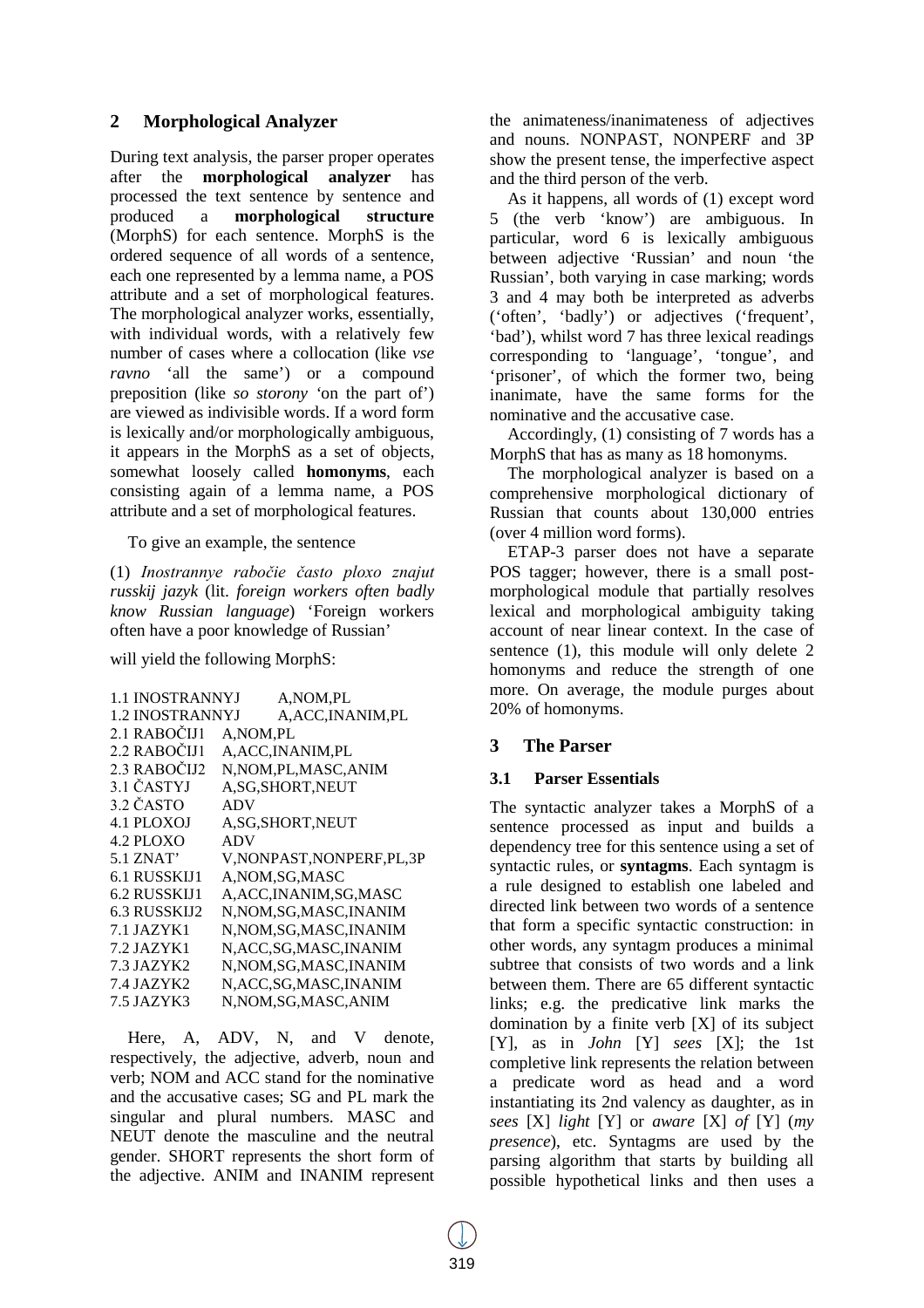

#### Figure 1: The dependency tree for sentence (2)

variety of filters to delete excessive links so that the remaining ones form a dependency tree.

These filters are of diverse nature and may involve data on agreement or government, repeatability/non-repeatability of specific syntactic relations (e.g. a verb may have several adverbial modifiers attached by the adverbial relation but only one subject or one direct object attached by the predicative or  $1<sup>st</sup>$ completive relation<sup>1</sup>), data on link projectivity (by default, any link is projective unless a set of specific conditions are met<sup>2</sup>).

Fig. 1 above shows the dependency tree of the sentence

(2) *Inostrannye gazety mozhno kupit v kioske na vokzale* 'One can buy foreign newspapers at a news-stand in the railway station'.

We can see that the 1st completive link going from the verb *pokupat'* 'buy' to the noun *gazeta* 'newspaper' is non-projective as it crosses the projection of *mozhno '*one can*'*, which is the absolute head of the tree.

The parser makes use of a highly structured 120,000-strong Russian dictionary, whose entries contain detailed descriptions of syntactic, semantic and combinatorial properties of words.

An important feature of the parser is its ability to produce multiple parses for the same sentence. While every effort is made to ensure that the first parse obtained adequately reflects the structure of the sentence, this is not always the case. In the supervised mode of operation, the parser may be instructed to produce more parses in addition to the first one if it is unsatisfactory (the first parse may be outright wrong or, in the case of a genuinely ambiguous sentence, it may correspond to a different interpretation than that expected for the text processed) This can be done automatically or interactively, with a targeted choice of word and/or link interpretations (cf. Boguslavsky *et al.* 2005).

The parser operates in a sufficiently robust way: in the worst case, if no adequate tree can be obtained for a sentence, some of its words are linked by a soft-fail **fictitious** syntactic relation. Words that could not be found in the dictionary receive a special POS attribute **NID** (non-identified word).

Normally, each node in the resulting tree corresponds to one word of the sentence parsed. Exceptions are cases where a word is a composite not assigned a dictionary entry (such as *vos'mitomnyj* 'eight-volume), for which the parser produces two (or more) nodes in the dependency tree.

#### **3.2 Empirical Refinement: Intersynt Duplicates of Syntagms**

At the filtering stage of the analysis algorithm, two different modules can be additionally involved in order to improve the performance of the parser.

The first module (cf. Tsinman and Druzhkin 2008) is based on close empirical observation of parsed linguistic material. Basically, it implements the idea that close links between the words, especially those responsible for the core, or "skeleton", structure of the sentence, have a noticeably higher occurrence than the respective long-distance links.

In order to account for this fact, the most important syntagms (around 60 of the total number of over 200) were replicated in simpler rules that do not establish any links but increase or diminish the priority of links already established. These new rules, called Intersynt rules, work after the syntagms have

<sup>&</sup>lt;sup>1</sup> In case of subject/object coordination, only one predicative or  $1<sup>st</sup>$  completive relation is established between the predicate and the head of the coordination string (the leftmost member of this string).

It turns out that even though a notable proportion of the links in dependency trees are non-projective (averagely, about 10% of processed sentences contain at least one non-projective link), the share of such links in the total amount of produced links is less than 1%.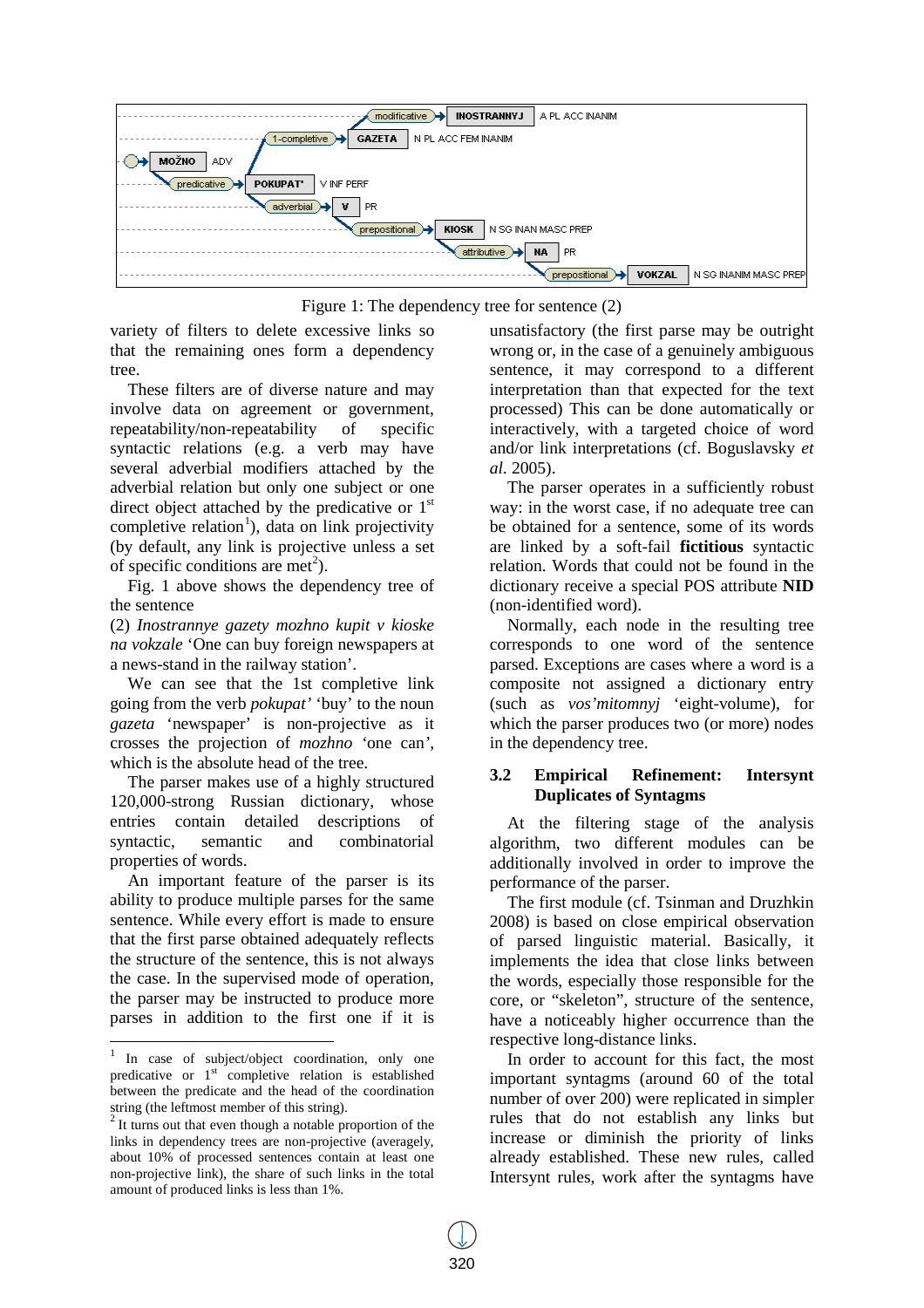been applied and check the bulk of the conditions specified in syntagms (disregarding some of the most subtle ones) but, unlike syntagms, operate within a very narrow space of the sentence (usually at a distance of no more than 4 words). As a result, many close links are reliably confirmed and remain in the sentence tree.

## **3.3 Data-Driven Statistical Refinement: Statistics of the Tagged Corpus of Texts**

The data-driven statistical module (cf. Petrochenkov and Sizov 2010) collects the statistics of links from the syntactically annotated corpus of Russian texts, to be described in more detail in Section 5 below. Statistical data represent the distribution of syntactic links in the treebank that takes account of the following three factors: 1) the distance between the words, 2) the direction of the link (from left to right or vice versa), and 3) the number of the word sense of the word involved in the link (normally, lexical meanings of polysemantic words are ordered in the dictionary in such a way that the more general and more frequently used meanings have smaller numbers than the peripheral meanings). The statistical module intervenes at the moment when the parser chooses among the established competing syntactic hypotheses for an undecided syntactic daughter and prompts the algorithm to select the link occurring in the tagged corpus in similar environment with the maximum frequency.

In different modes of operation, the parser may use either of the two modules, both of them, or neither. The use of the empirical module turned out to provide a noticeable improvement to parser performance as compared to the "bare" parser.

## **4 The Corpus**

The ETAP-3 parser is used to construct the first Russian dependency treebank, SynTagRus (Boguslavsky *et al.* 2000, 2009; Apresjan *et al*. 2006). Currently the treebank counts over 45,000 sentences (650,000 words) belonging to texts from a variety of genres (contemporary fiction, popular science, newspaper, magazine and journal articles dated between 1960 and 2011, texts of online news, etc.) and is steadily growing.

Since Russian, as other Slavic languages, has a relatively free word order, SynTagRus adopted a dependency-based annotation scheme, in some respects parallel to the Prague Dependency Treebank (Hajič *et al*., 2001). Syntactic tagging makes use of the full list of the 65 syntactic relations active in the parser (plus one or two specially introduced relations that cannot be handled automatically). All sentences are supplied by a complete tree structure, even if the parser cannot build one. The fictitious link mentioned above is not allowed.

The corpus is built semi-automatically: first, each sentence is processed by the ETAP-3 parser, then it is manually edited by expert linguists, who correct errors made by the parser and handle cases of ambiguity that cannot be reliably resolved without extralinguistic knowledge.

During the manual stage of corpus creation, certain improvements are introduced into the dependency tree annotation that cannot be achieved automatically. In particular, hard cases of ellipsis are made explicit by introducing additional nodes into the annotation. A sentence like

(3) *Ja priexal iz Moskvy, a on iz Madrida* 'I came from Moscow and he from Madrid'

will receive a resulting tree with another instance of the verb *priexal* 'came' so that the syntactic links that form the tree have a more natural look. This additional node is marked with a special phantom label.

In this study, SynTagRus is used as gold standard for parsing evaluation. As a matter of fact, the corpus has already been used for a number of linguistic research and development tasks. In particular, it was used as benchmark in regression tests designed to ensure stable performance of the ETAP-3 Russian parser in the course of its development (see e.g. Boguslavsky *et al*. 2008) and as a source for the creation, by machine learning methods, of a successful statistical parser for Russian (Nivre *et al*., 2008).

# **5 Evaluation Metrics**

We use two types of evaluation: a general evaluation and a penalty-based one. Both will be briefly characterized below.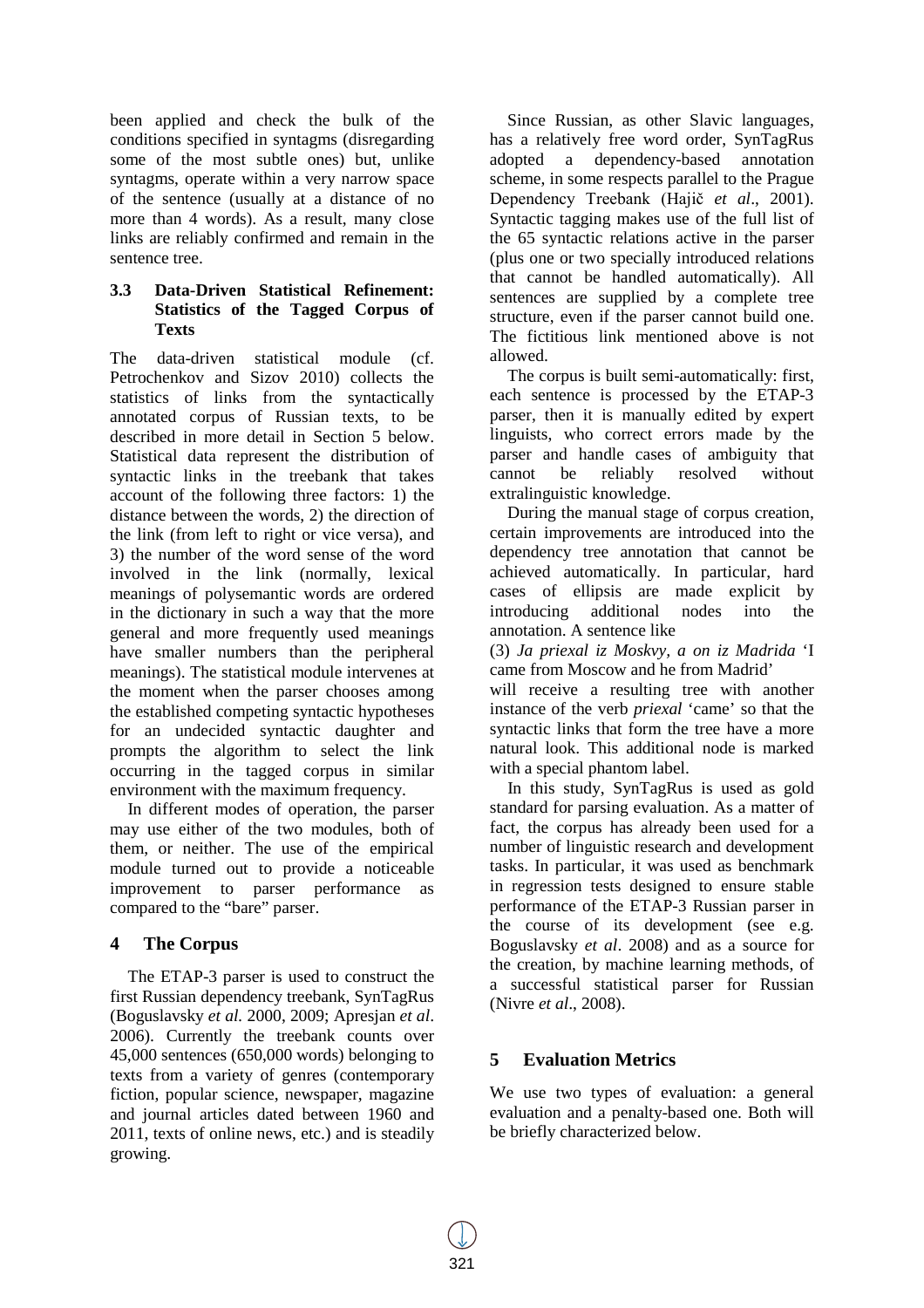## **5.1 General evaluation**

#### **Lexico-Grammatical Score (LG)**

As discussed in Section 3 above, ETAP-3 does not have a separate POS-tagging stage. Disambiguation of lexico-grammatical features is carried out in parallel with establishing dependency links. However, it is useful to evaluate the POS attribution accuracy separately. It is calculated as follows. For each identified word L its lexico-grammatical coefficient  $KL = n_1/n_2$  is determined, where  $n_1$ is the number of correctly identified features of L, and  $n_2$  is the number of all its features. Lexico-grammatical score is defined as the sum of all lexico-grammatical coefficients divided by the number of words.

## **Word-oriented syntactic scores**

- **Head Score**: proportion of words for which the head (or the absence of a head) has been assigned correctly  $(=$ Unlabelled Attachment Score; Nivre and Scholz 2004, Eisner 1996).
- Link Score: proportion of words for which a name of subordinating link (or the absence of the head) has been assigned correctly. This link may depart from a wrong head.
- **Head and Link Score:** proportion of words for which both the head and the label for subordinating link have been identified correctly (= Labelled Attachment Score; Lin 1998, Nivre and Scholz 2004).
- Link Audit: for each link type, its precision, recall and F-score are calculated.

#### **Sentence-oriented syntactic scores**

These scores can be computed either for the whole corpus, or for sentences of certain length, e.g. for sentences with less than 10 words, with 10-20 words, with 20-30 words, etc.

- **Root Score:** proportion of sentences for which the root has been identified correctly.
- **Unlabeled Structure Correctness Score**: proportion of sentences for which all the links have been identified correctly – with no regard to link labels (= Complete Rate of Yamada and Matsumoto 2003).
- **Strict Structure Correctness Score**: proportion of sentences for which all

links and their labels have been identified correctly.

• **Gold Standard Achievability**: proportion of sentences for which the gold standard (GS) structure is achieved within the first N alternatives in the stack.

GS achievability is an important feature of the parser. As mentioned in 4.1, the ETAP-3 parser can produce all alternative parses compatible with the grammar. The order in which these alternatives are presented depends on the rank which the parser assigns to them. Sometimes the parser is able to obtain GS but this parse is not on the top of the stack of alternatives. It is useful to know how many GS parses the parser can produce, even if not as the first alternative. This score shows what proportion of incorrect parses is due to grammar flaws as opposed to defects that could be eliminated by means of a better ordering of alternatives. The GS achievability score provides information on the proportion of sentences which achieved GS within the first N alternatives and some other types of supplementary information.

## **5.2 Penalty-based evaluation**

This type of evaluation is based on a detailed list of possible types of deviation of a parse (P) from the gold standard (GS). These types are as follows.

## **Tokenization deviations**

- GS contains a phantom node which has no match in P (see Section 5 above).
- A string of characters in the sentence is differently segmented into tokens in P and GS. This happens when a multiword expression is treated as one word by the corpus annotator but not by the parser dictionary. Here two cases can be distinguished: (a) the difference is recoverable, i.e. one can automatically match nodes in P and GS, and (b) it is unrecoverable. Example of case (a): *antiterrorizm* is represented by one node in GS, but corresponds to two nodes in P (*anti* and *terrorizm*). The parser did not find *antiterrorizm* in the dictionary but decomposed it into two parts and connected them with a composite link. In this case, *antiterrorizm* in GS matches with *terrorizm* in P for further comparison. It is easy since both items have the same list of features. Example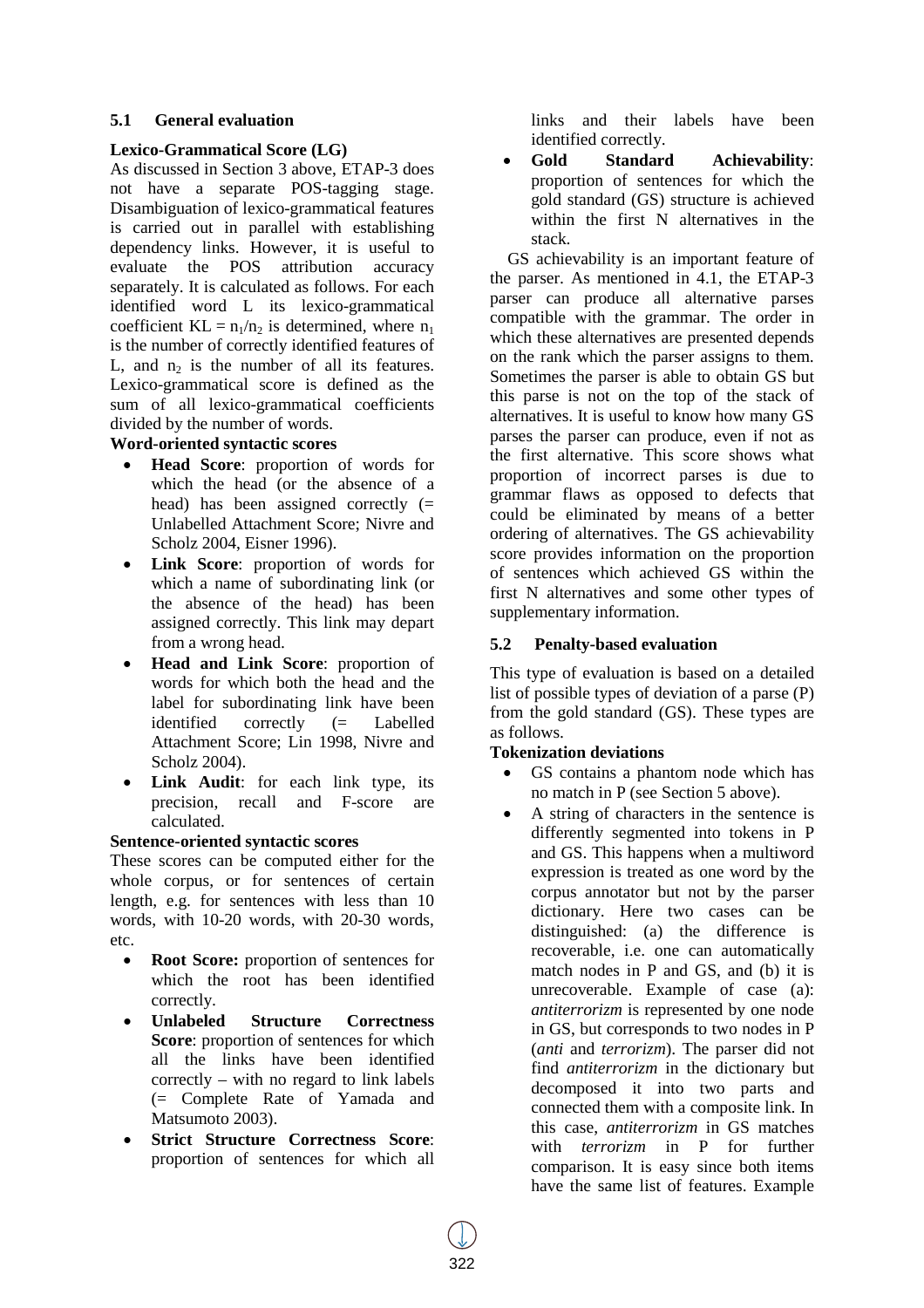of case (b): the annotator decides that a multiword expression should be represented in the corpus as one indivisible word, which is not present in the dictionary. In this case, the GS may contain e.g. an adverb like *po krajnej mere* ('at least') which is hardly possible to match with the sequence of preposition *po,* adjective *krajnej* and noun *mere* present in P.

**Lexico-grammatical deviations between nodes in P and GS with identical tokens**

- The word is not recognized in P. It is absent from the dictionary and cannot be decomposed derivationally.
- Nodes in P and GS have different parts of speech, e.g. *čto* can be a pronoun 'what' or a conjunction 'that'.
- Nodes in P and GS have different features within the same part of speech (for examples, see Section 3).
- Nodes in P and GS have different lemmas within the same part of speech, e.g. *naxodit'sja* can be interpreted either as the verb meaning 'be located (somewhere)' or as the passive of the verb *naxodit'* 'find'.

#### **Syntactic deviations between nodes in P and GS with identical tokens**

All syntactic deviations are mutually exclusive.

- The node in P is connected to another node by a **fictitious** link.
- The node is the root in P but not in GS, or vice versa.
- The node in GS is connected by a link which is absent in the list of links supported by the parser. This may happen, since SynTagRus contains some specific constructions annotated manually.
- In GS the node is linked to node Z with relation R, and in P it is also linked to Z, but with a relation different from R.
- In GS the node is linked to node Z with relation R, and in P it is also linked with R, but to a node different from Z.
- In GS the node is linked to node Z with relation R, and in P it is neither linked to node Z, nor with relation R.

Each deviation type is assigned a penalty. Accordingly, we can calculate penalties of nodes, parses of sentences and parses of corpora. Two types of evaluation can be used.

**Non-normalized evaluation** is very simple and convenient for comparing results obtained on the same corpus at different times. It consists in summing up all penalties assigned in parsing the corpus. **Normalized evaluation** permits to compare the results obtained on different corpora. It is calculated as follows. For each node, its penalties are summed up and divided by the maximum penalty a node can get. For a sentence, node evaluations are summed up and divided by the number of nodes composing the sentence. For a corpus, sentence evaluations are summed up and divided by a number of sentences in the corpus.

Besides generating the general penalty for a node, sentence or corpus, one can identify a number of specific errors, which helps parser developers to assess the processing accuracy for certain syntactic phenomena. Among them, failures can be detected in:

- finding actants of finite verbs, non-finite verbs, nouns, adjectives and adverbs,
- finding the subject of a verbless sentence,
- finding non-actant dependents of verbs,
- establishing various types of auxiliary links,
- identifying coordination chains.

The syntactic model underlying the parser includes several weakly contrasting dependency types, e.g. different types of attributes and modifiers. One could think of merging them into one hyper-dependency type so as to increase the accuracy of the model. The evaluation software provides a convenient tool to assess the effect of such a merge without the need to previously introduce complex changes to the rules. Specifically, the program can be instructed to disregard certain types of syntactic deviations. For example, one can evaluate the parse of the corpus under the condition that relations R1 and R2 are identical.

## **6 ETAP-3 Parser Evaluation**

Below, some general evaluation data obtained on a fragment of the SynTagRus corpus are presented. This fragment is selected relatively randomly: it represents complete data introduced in the corpus in 2007. The fragment contains 66401 words in 4676 sentences. We will give the results of two types of evaluation: **strict evaluation**, which involves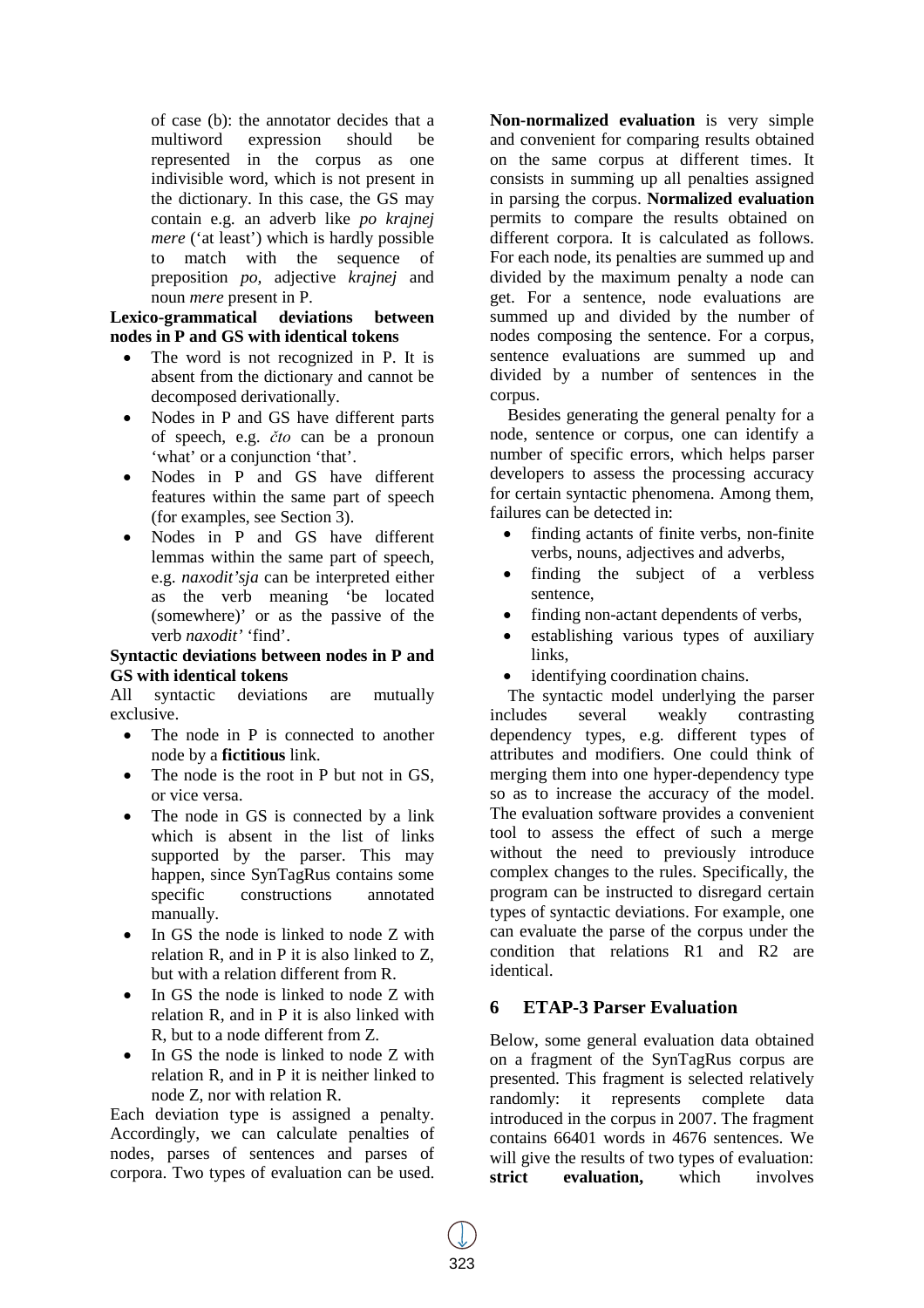straightforward calculation of the parameters listed in Section 6, and **relaxed evaluation**, which ignores certain deviations between the gold standard and the evaluated performance of the parser.

The evaluation is largely based on the data from the same syntactically tagged Russian corpus which is used for parser refinement. Methodologically, this is in our opinion quite acceptable, since the version that we evaluated does not include any machine learning.

#### **6.1 Strict evaluation**

As was mentioned in section 4, the parser has several modes of operation, including (a) the default mode using the empirical module (EM), (b) the mode that incorporates a datadriven statistical component (DD mode) and (c) the mode that uses neither of the two. The DD component was trained on a different fragment of SynTagRus than that used for evaluation: it includes the data introduced in 2009 (7379 sentences with 103694 words).

Our experiments show that mode (a) where the EM component is used yields the best quality: we will treat it as the default mode. The DD mode yields a slightly worse parsing quality but operates substantially faster. The results obtained in the default mode are given below.

| Lexico-Gram. Score                | 0.977 |
|-----------------------------------|-------|
| Head Score (UAS)                  | 0.900 |
| Link Score                        | 0.887 |
| Head&Link Score (LAS)             | 0.860 |
| Unlabeled Struct. Correctness     | 0.492 |
| <b>Strict Struct. Correctness</b> | 0.352 |
| GS Achievability (stack of 5)     | 0.511 |

Table 1. Strict evaluation for the default mode

The Gold Standard Achievability within the first 5 trees in the stack reaches 0.512. This figure is worth comparing with the Strict Structure Correctness score. While the first tree in the stack coincides with the Gold Standard in 35.2% of cases, the Gold Standard tree is found among the first 5 trees in the stack in 51.1% of cases.

The table below presents the link audit calculated on the first alternative basis.

| <b>LINK NAME</b>       | <b>RECALL</b> | PREC. | F-SC. |
|------------------------|---------------|-------|-------|
| 1-complement           | 0.895         | 0.900 | 0.897 |
| 2-complement           | 0.815         | 0.747 | 0.780 |
| 3- complement          | 0.738         | 0.629 | 0.679 |
| 4- complement          | 0.667         | 0.267 | 0.380 |
| Appositive             | 0.855         | 0.820 | 0.838 |
| Attributive            | 0.713         | 0.631 | 0.670 |
| Parenthetical          | 0.832         | 0.903 | 0.866 |
| Durative               | 0.638         | 0.620 | 0.673 |
| Infinitive-conjunctive | 0.955         | 0.984 | 0.969 |
| Quasiagentive          | 0.927         | 0.877 | 0.901 |
| Quantitative           | 0.938         | 0.956 | 0.947 |
| Nonactant-             | 0.741         | 0.642 | 0.688 |
| completive             |               |       |       |
| Circumstantial         | 0.732         | 0.881 | 0.800 |
| Restrictive            | 0.936         | 0.872 | 0.903 |
| Modificative           | 0.966         | 0.984 | 0.975 |
| Passive-analytical     | 0.986         | 0.973 | 0.979 |
| Subordinative-         | 0.863         | 0.867 | 0.865 |
| conjunctive            |               |       |       |
| Predicative            | 0.906         | 0.941 | 0.923 |
| Prepositional          | 0.985         | 0.990 | 0.988 |
| Copulative             | 0.858         | 0.895 | 0.876 |
| Proleptic              | 0.475         | 0.848 | 0.609 |
| Explicative            | 0.744         | 0.668 | 0.703 |
| Relative               | 0.830         | 0.899 | 0.863 |
| Sentential-            | 0.724         | 0.601 | 0.657 |
| coordinative           |               |       |       |
| Coordinative-          | 0.877         | 0.909 | 0.893 |
| conjunctive            |               |       |       |
| Coordinative           | 0.864         | 0.875 | 0.869 |
| Comparative-           | 0.809         | 0.793 | 0.800 |
| conjunctive            |               |       |       |
| Comparative            | 0.859         | 0.751 | 0.801 |
| Expletive              | 0.841         | 0.860 | 0.850 |
| Elective               | 0.868         | 0.951 | 0.908 |

Table 4: Link audit

#### **6.2 Relaxed evaluation**

In this type of evaluation, the comparison criteria for the parser and the gold standard were weakened as follows.

1) Certain poorly distinguishable syntactic links that the annotators failed to treat in a consistent way throughout the corpus were considered as one link. This was e.g. the case with three types of links that represent different kinds of apposition (the appositive, the nominative-appositive, and the numerativeappositive links: prototypical examples are, respectively, Russian equivalents of phrases like *President Medvedev*, *Novel 'Gone with the wind'* and *Group Three*. Other link clusters included (a) the parenthetical and the restrictive relation for cases like *In particular*, *they refused to obey* vs. *They refused to obey, in particular John*, and (b) agentive and 2<sup>nd</sup>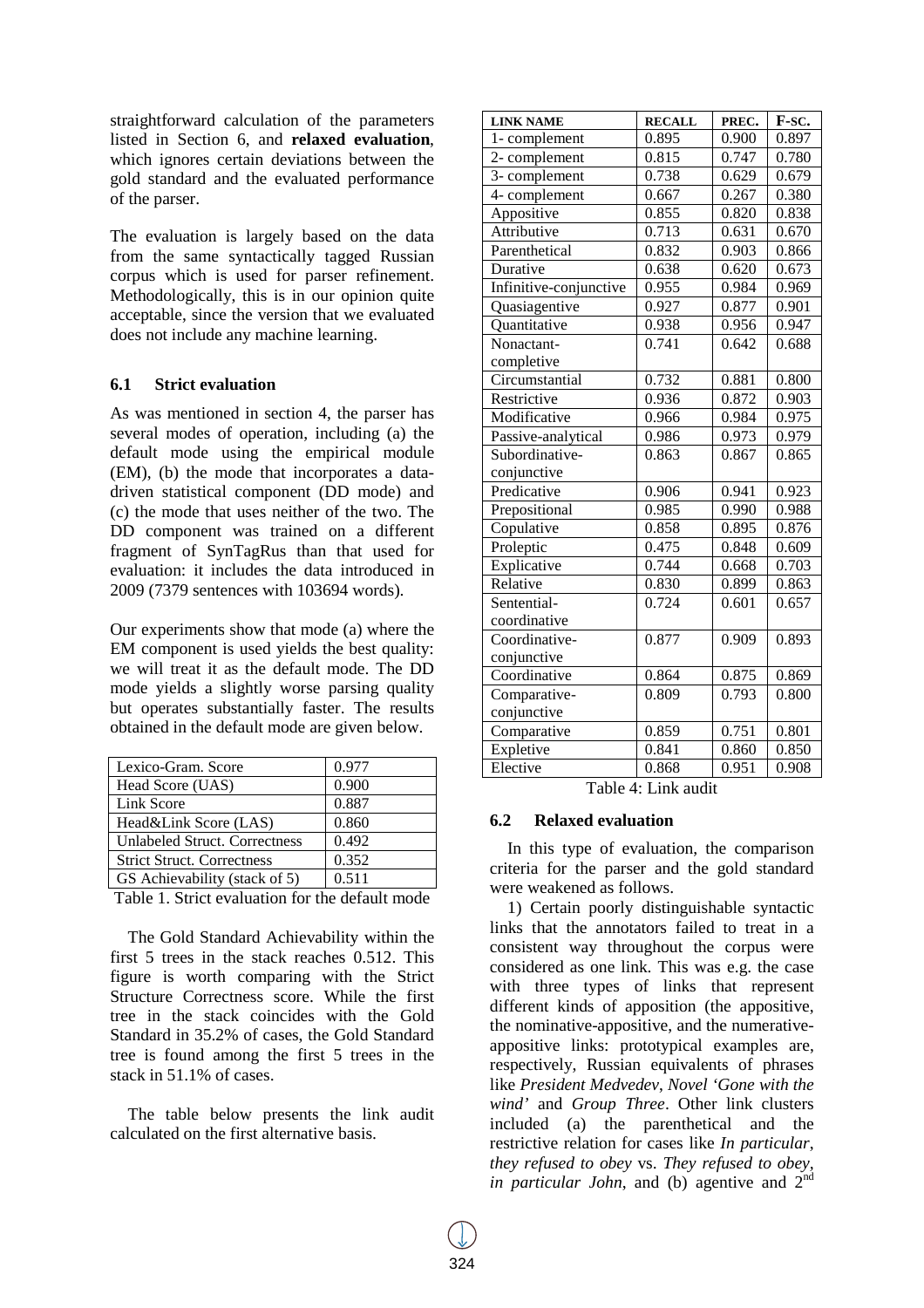completive relations for cases such as *On byl ubit otravlennoj streloj* 'He was killed by/with a poisoned arrow': in one interpretation, the arrow is the agent whilst in the other it is the tool.

2) Certain differences between the parses were ignored if the correct choice required deep semantic knowledge. Primarily, this was the case with different PP attachment in sentences like *He saw a girl with a telescope.*

The following data are the results of relaxed evaluation for the default parsing mode.

|                                   | Relaxed | <b>Wrt Strict</b> |
|-----------------------------------|---------|-------------------|
|                                   | eval.   | Eval.             |
|                                   | default |                   |
| Lexico-Gram, Score                | 0.978   | $+0.001$          |
| Head Score (UAS)                  | 0.918   | $+0.018$          |
| Link Score                        | 0.904   | $+0.017$          |
| Head&Link Score                   | 0.885   | $+0.025$          |
| (LAS)                             |         |                   |
| Unlabeled Str. Correct.           | 0.582   | $+0.090$          |
| <b>Strict Struct. Correctness</b> | 0.439   | $+0.087$          |
| GS Achievability (stack           | 0.560   | $+0.049$          |
| of $5)$                           |         |                   |

Table 5: Relaxed evaluation for the default mode

The most notable distinction from the strict evaluation is the increase of the Head & Link Score by 2.5%, as well as the increase of the Unlabeled structure and the Strict Structure Correctness by 9.0% and 8.7%, respectively. GS Achievability also grew by 4.9%.

## **6.3 Comparison with related work**

To the best of our knowledge, there are no data on Russian parsers with which we could compare our results. The only exception is the data-driven MaltParser by J. Nivre trained on the SynTagRus corpus (Nivre *et al*. 2008). That is, both parsers strive to come to exactly the same structures, which provides favorable conditions for comparison. However, direct collation of the ETAP-3 parser performance with the results obtained by J. Nivre would hardly be correct, since the input of these parsers is significantly different. The ETAP-3 parser processes the raw, unprepared text. The MaltParser begins with the POS-tagger output. Since no such tagger for Russian was available for the experiments, the input was taken directly from the GS. This means that all tokenization and lexico-grammatical deviations between the sentence and GS (cf. 6.2 above) have been rid of in advance. It is

difficult to accurately assess the impact of these deviations on the ETAP-3 performance. This being said, one can compare two scores available for both parsers. They are largely similar: Head Score – 0,900 (ETAP-3, strict evaluation mode) vs. 0.891 (MaltParser), Head and Link Score – 0.860 (ETAP-3, strict evaluation mode) vs. 0.823 (MaltParser).

As for the related work on dependency parsers for other languages, we can compare the Unlabeled Structure Correctness of ETAP with the English data in Collins 1997. Charniak 2000, Yamata and Matsumoto 2003 and in Nivre and Scholz 2004:

| Charniak           | 0.452 |
|--------------------|-------|
| Collins            | 0.433 |
| Yamada & Matsumoto | 0.384 |
| Nivre & Scholz     | 0.304 |
| ETAP-3<br>(strict) | 0.492 |
| evaluation)        |       |

Table 6: Unlabeled Structure Correctness Score

Additionally, our Head & Link score (both for strict and relaxed evaluation) proves visibly higher than the average figure for this parameter (0.8253) given for several languages in Nivre and McDonald 2008.

# **7 Error Analysis**

As seen from Table 4, of 30 dependency relations represented in the corpus, there are 8 whose F-score exceeds 0.9, and 8 stay below 0.7. We will illustrate both groups of relations with short examples (the head of the construction will be denoted in the gloss as X and the subordinate as Y).

**High accuracy relations:** infinitivalconjunctive (*čtoby vstretit'* 'in-order-to [X] meet [Y]'), restrictive (*ne byl* 'was not', lit. 'not [Y] was [X]'), quantitative (*pjat' dnej* 'five [Y=Nom] days [X=Gen]'), modificative (*tri opytnyx rabotnika* 'three experienced [Y=Pl] workers [X=Sg]'), passive-analytical (*byl isključen* 'was [X] expelled [Y]'), predicative (*solnce svetit* 'the sun [X] shines [Y]'), prepositional (*v dlinnom spiske* 'in [X] the long list [Y]'), elective (*samaja interesnaja iz knig* 'the most interesting [X] of [Y] the books').

**Low-accuracy relations**: 3-rd completive (*oprobovat' preparat na myshax* 'to test [X] the medication on [Y] mice'); 4-th completive (*arendovat' na tri goda* 'rent [X] for [Y] three years', *perevozit' počtu samoletom* 'to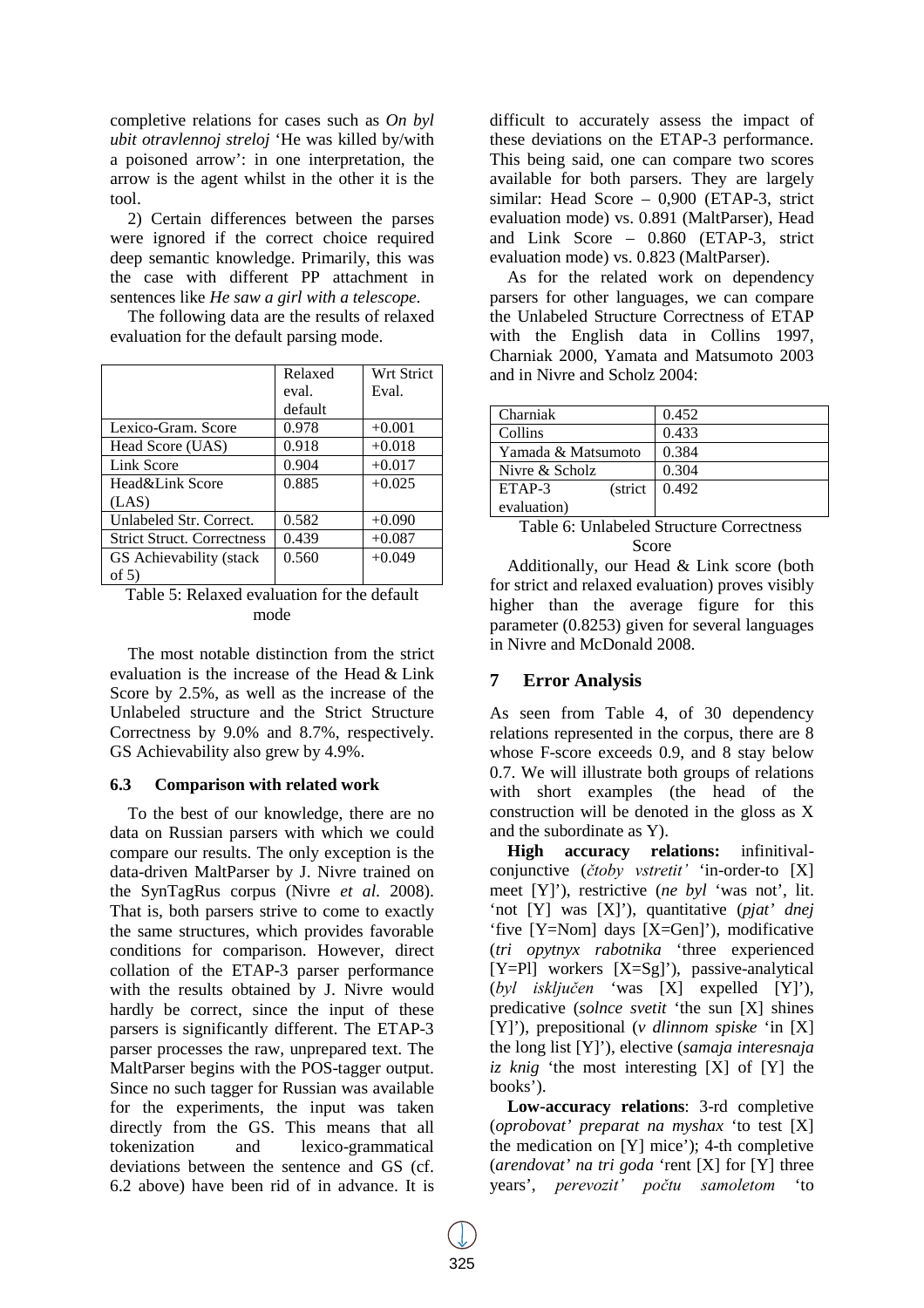transport [X] mail by [Y] airplane'), attributive (*dom za uglom* 'a house [X] round [Y] the corner'), durative (*on spit po pjat' chasov v sutki* 'he sleeps [X] five hours [Y] a day'), nonactant-completive (*prishel ko mne v kabinet lit.* 'came [X] to [Y] me into my study' proleptic (*somnenija, oni dolžny byt*' 'doubts [X], they [Y] should exist'), explicative (*my kupili vse – xleb, syr, moloko* 'we bought everything  $[X]$  – bread  $[Y]$ , cheese, milk'; sentential-coordinative (*Oni ne pridut, i my ostanemsja odni* 'they will [X] not come, and [Y] we will be alone').

A detailed error analysis cannot be done within a short paper. By way of example, we will only comment on the attributive link which connects a noun with its non-argument modifier if they do not agree in case, number and gender. This is a notoriously difficult link to establish, due to the absence of formal features and the abundance of possible heads. Most of the situations in which an attributive link is established erroneously are the following:

(a) it is established instead of a circumstantial link leading from a verb,

(b) it is established instead of an attributive link leading from a more distant noun,

(c) it is established instead of an appositive link, if the subordinate node is a non-identified (NID) proper noun absent in the dictionary.

The latter case deserves a special comment. Existence of NIDs significantly decreases the recall of the attributive and the precision of appositive links. This may be improved by including a Named Entity Recognizer at the preprocessing stage. Another direction of improvement is connected with augmenting the performance of the guessing rules which should identify the morphological form of the word even if it is absent from the dictionary.

One more notable source of parser failure is inconsistent dictionary coverage. In many cases, ignorance is better than half-truth: it is better to leave a whole family of lexical units outside the dictionary than to introduce it fragmentarily. Consider a typical situation where a Russian name of a town, like *Krasnojarsk*, is present in the dictionary but the corresponding adjective, *krasnojarskij,* is not. Due to a specific intersection of paradigms of such words (they have coinciding word forms in structurally different cases: the instrumental case of the noun coincides with the locative case of the adjective), sentences like

(3) *On rabotaet na krasnojarskom zavode* 'He works at a Krasnoyarsk plant'

will not be parsed sensibly because the adjective will be treated as a stray noun in the instrumental case. It would be counterintuitive to instruct the parser to treat a word form found in the dictionary on a par with a nonidentified word. Accordingly, the parse would be more acceptable if the whole family of words remained unlisted: in this case, there will be a local parsing mistake, whereas in the opposite case the parser will simply play havoc with the structure.

## **8 Conclusion**

We have presented ETAP-3 parser, a rulebased system for dependency parsing which makes part of a multifunctional linguistic processor. It was developed for Russian and English, but evaluated only for Russian by means of a SynTagRus dependency treebank. The characteristic feature of the parser is a fine-grained dependency type set which includes 65 types. Some of them are rather rare: in the fragment of the treebank used for evaluation, only 30 types are represented. We use various types of metrics, some of them better suited for intrinsic evaluation (penaltybased), while others (general) are convenient for comparison with other systems.

The main directions of future research are: 1) improvement of rules for low score dependency types, 2) development of rules for treating ellipsis, 3) upgrading the algorithm for producing alternative parses, 4) experiments on developing a hybrid rule-based/data-driven parser.

# **9 Acknowledgements**

This study has been partially funded by the Russian Foundation for Basic Research (grants No. 10-07-90001-Bel\_a and 11-06-00405-а, and a 2011 Grant on Corpus Linguistics from the Russian Academy of Sciences. The authors express their appreciation to the Foundation and the Academy.

## **References**

Jurij Apresian, Igor Boguslavsky, Leonid Iomdin, Alexander Lazursky, Vladimir Sannikov, Victor Sizov, Leonid Tsinman. 2003. ETAP-3 Linguistic Processor: a Full-Fledged NLP